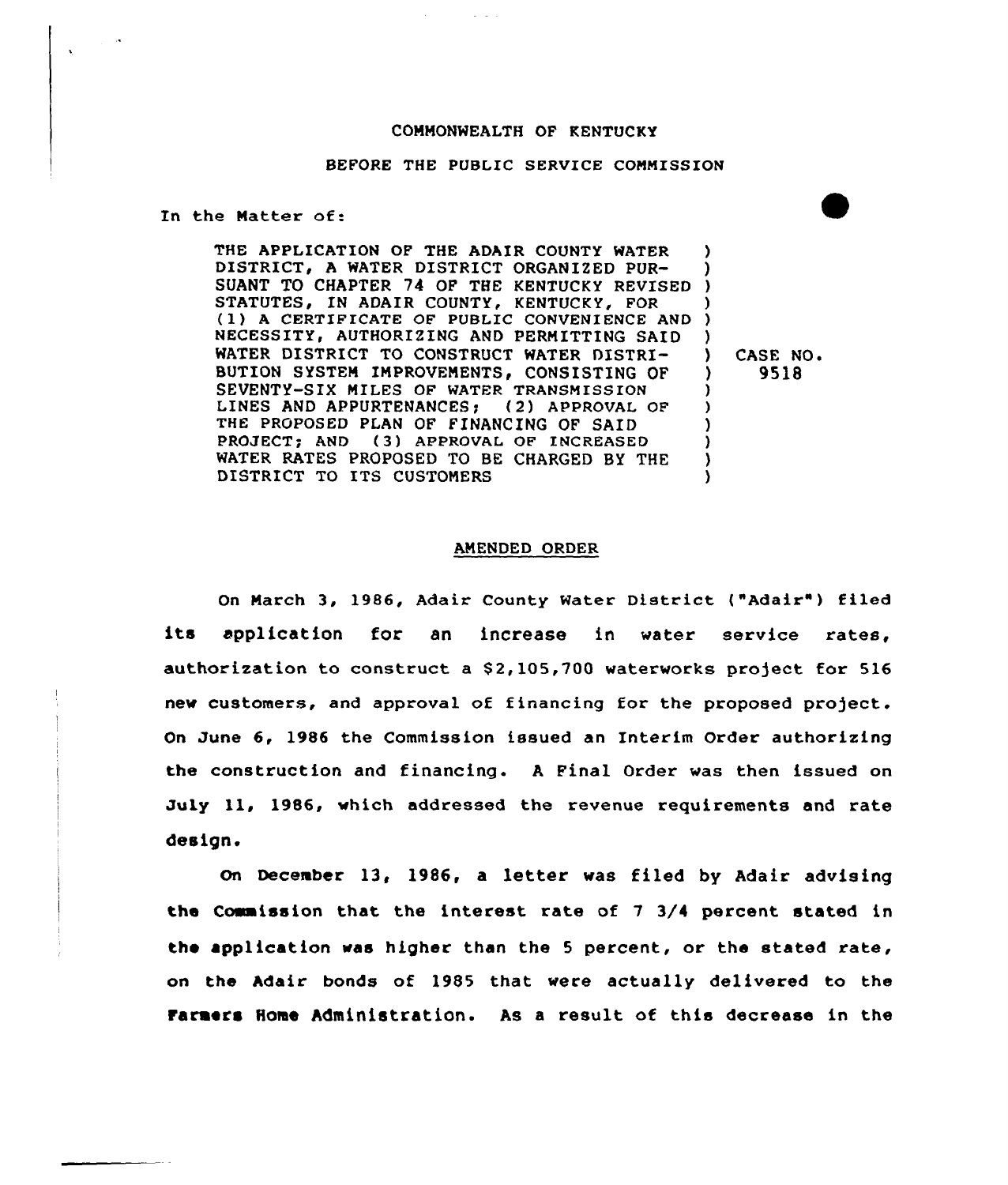interest rate, Adair will experience <sup>a</sup> reduction in its revenue requirement in the amount of 836,041. Accordingly, an adjustment has been made to Adair's rates for water service, as provided in Appendix A.

IT IS THEREFORE ORDERED that:

1. The Commission's Order be and it hereby is amended to reflect the decreased interest rate of the 1985 bonds,

2. The rates in Appendix <sup>A</sup> are fair, just, and reasonable, and hereby are approved for services rendered by Adair on and after the date of this Order.

3. Mithin 30 days from the date of this Order, Adair shall file with the Commission its revised tariff sheets setting out the rates approved herein.

Done at Frankfort, Kentucky, this 2nd day of June,1987.

PUBLIC SERUICE CONNISSION

Chai ioner

**ATTEST:** 

Executive Director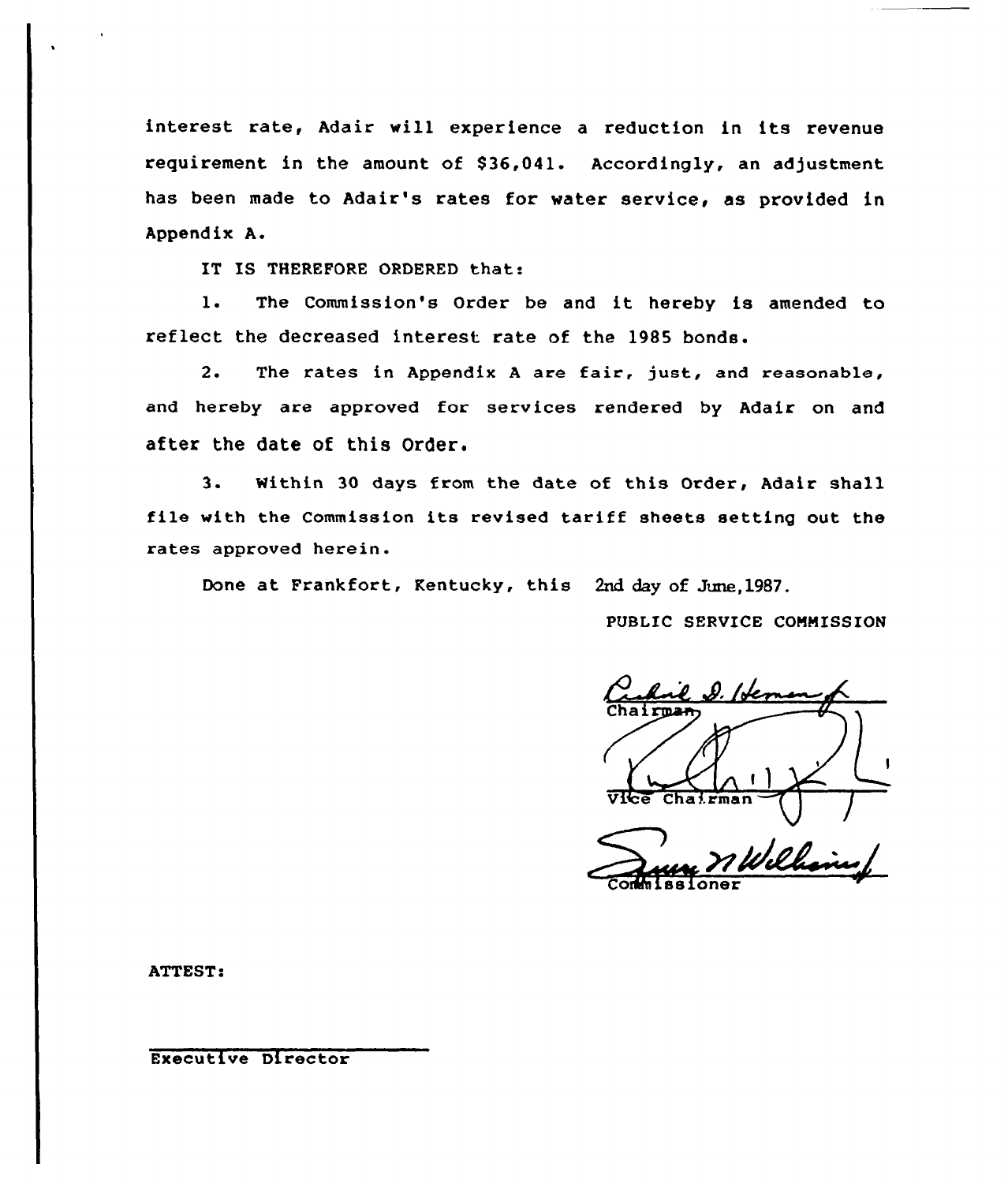#### APPENDIX A

APPENDIX TO AN ORDER OF THE KENTUCKY PUBLIC SERVICE COMMISSION IN CASE NO. 9518 DATED JUNE 2, 1987.

The following rates and charges are prescribed for the customers in the area served by Adair County Water District. All other rates and charges not specifically mentioned herein shall remain the same as those in effect under authority of this Commission prior to the effective date of this Order.

#### Rates

## Meter Size and Usage

| $5/8$ $^{\circ}$ |  | 3/4" | Meter |  |
|------------------|--|------|-------|--|
|                  |  |      |       |  |

First 2,000 gallon Next 3,000 gallon Next 5,000 gallon Next 15,000 gallon Over 25,000 gallon

## $3/4$  Meter

First 3,000 gallons Next 2,000 gallon  $Next 5,000 gallon$ Next 15,000 gallons Over 25,000 gallons

## 1" Meter

First 5,000 gallons Next 5,000 gallons Next 15,000 gallons Over 25,000 gallons

## $1 \frac{1}{2}$  Meter

 $First 10,000 gal$ lon  $Next$  15,000 gallon Over 25,000 gallons

| \$10.50 Minimum Bill |  |                            |
|----------------------|--|----------------------------|
|                      |  | $3.50$ per $1,000$ gallons |
|                      |  | 3.00 per 1,000 gallons     |
|                      |  | $2.50$ per $1,000$ gallons |
|                      |  | $1.95$ per $1,000$ gallons |

\$ 14.00 Minimum Bill 4.00<br>3.50<br>3.00 2.50 per 1,000 gallon 1.95 per 1,000 gallon  $per$  1,000 gallon per 1,000 gallon

\$ 21.00 Minimum Sill 3.00 per 1,000 gallons 2.50 per 1,000 gallons 1.95 per 1,000 gallons

S36.00 Minimum Sill 2.50 per 1,000 gallons 1.95 per 1,000 gallons